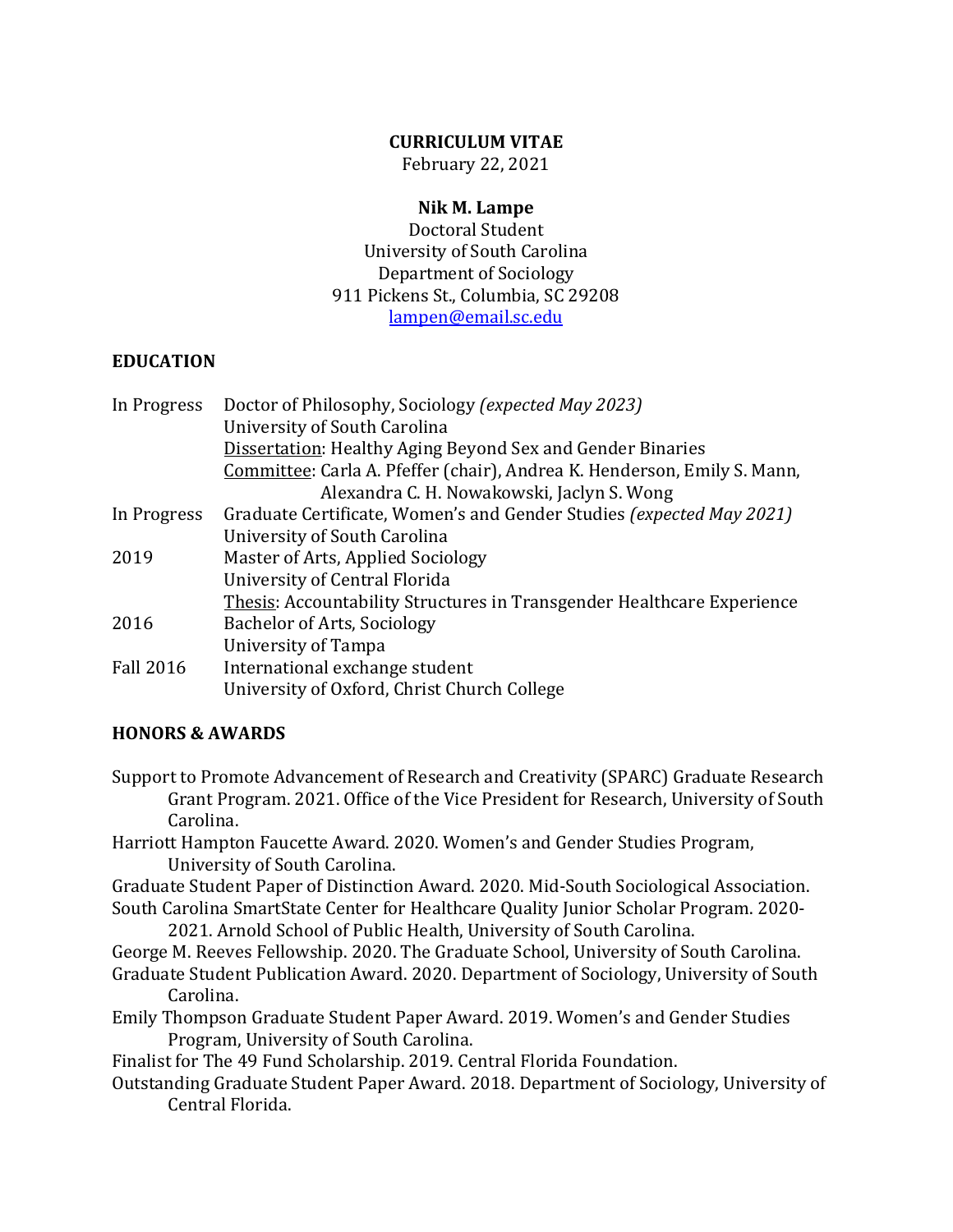Oxford Study Abroad Programme Scholarship. 2016. Honors Program, University of Tampa. Sociology Student of the Year Award. 2016. Department of History, Sociology, Geography,

and Legal Studies, University of Tampa.

ASA Undergraduate Honors Program. 2016. American Sociological Association.

Alpha Kappa Delta International Sociology Honor Society. 2016. Department of History, Sociology, Geography, and Legal Studies, University of Tampa.

University of Tampa Presidential Scholarship. 2013. University of Tampa.

### **RESEARCH & TEACHING INTERESTS**

Medical Sociology Methodology Sex, Gender, and Sexuality

Aging and the Life Course LGBTQIAP Studies Applied Sociology

### **PUBLICATIONS**

### *Monograph*

Nowakowski, Alexandra C. H., J. E. Sumerau, and **Nik M. Lampe**. 2020. *Transformations in Queer, Trans, and Intersex Health and Aging*. Lanham, Maryland: Lexington Books.

## *Journal Articles*

- Byers, Megan D., Nicholas V. Resciniti, Stephanie Ureña, Katherine Leith, Monique J. Brown, **Nik M. Lampe**, and Daniela B. Friedman. 2021. "An Evaluation of Dementia Dialogues®: A Program for Informal and Formal Caregivers in North and South Carolina." *Journal of Applied Gerontology*. DOI: 10.1177/0733464820986671.
- **Lampe, Nik M**. and Alexandra C. H. Nowakowski. 2020. "New Horizons in Trans and Non-Binary Health Care: Bridging Identity Affirmation with Chronicity Management in Sexual and Reproductive Services." *International Journal of Transgender Health*. DOI: 10.1080/26895269.2020.1829244.
- Besse, Margaret, **Nik M. Lampe**, and Emily S. Mann. 2020. "Experiences with Achieving Pregnancy and Giving Birth Among Transgender Men: A Narrative Literature Review." *Yale Journal of Biology and Medicine* 93(4):517–528.
- **Lampe, Nik M**., Shannon K. Carter, and J. E. Sumerau. 2019. "Continuity and Change in Gender Frames: The Case of Transgender Reproduction." *Gender & Society* 33(6):865–887.
- **Lampe, Nik**, James Cavendish, and J. E. Sumerau. 2019. "Producing an LGBT Religious Organizational Identity: The Case of DignityUSA." *The Qualitative Report* 24(9):2164- 2177.
- Taliaferro, Lindsay A., Brittany M. Harder, **Nik M. Lampe**, Shannon K. Carter, G. Nic Rider, and Marla E. Eisenberg. 2019. "Social Connectedness Factors that Facilitate Use of Healthcare Services: Comparison of Transgender and Gender Nonconforming and Cisgender Adolescents." *The Journal of Pediatrics* 211:172-178.
- Sumerau, J. E., Lain A. B. Mathers, and **Nik Lampe**. 2019. "Learning from the Religious Experiences of Bi+ Trans People." *Symbolic Interaction* 42(2):179-201.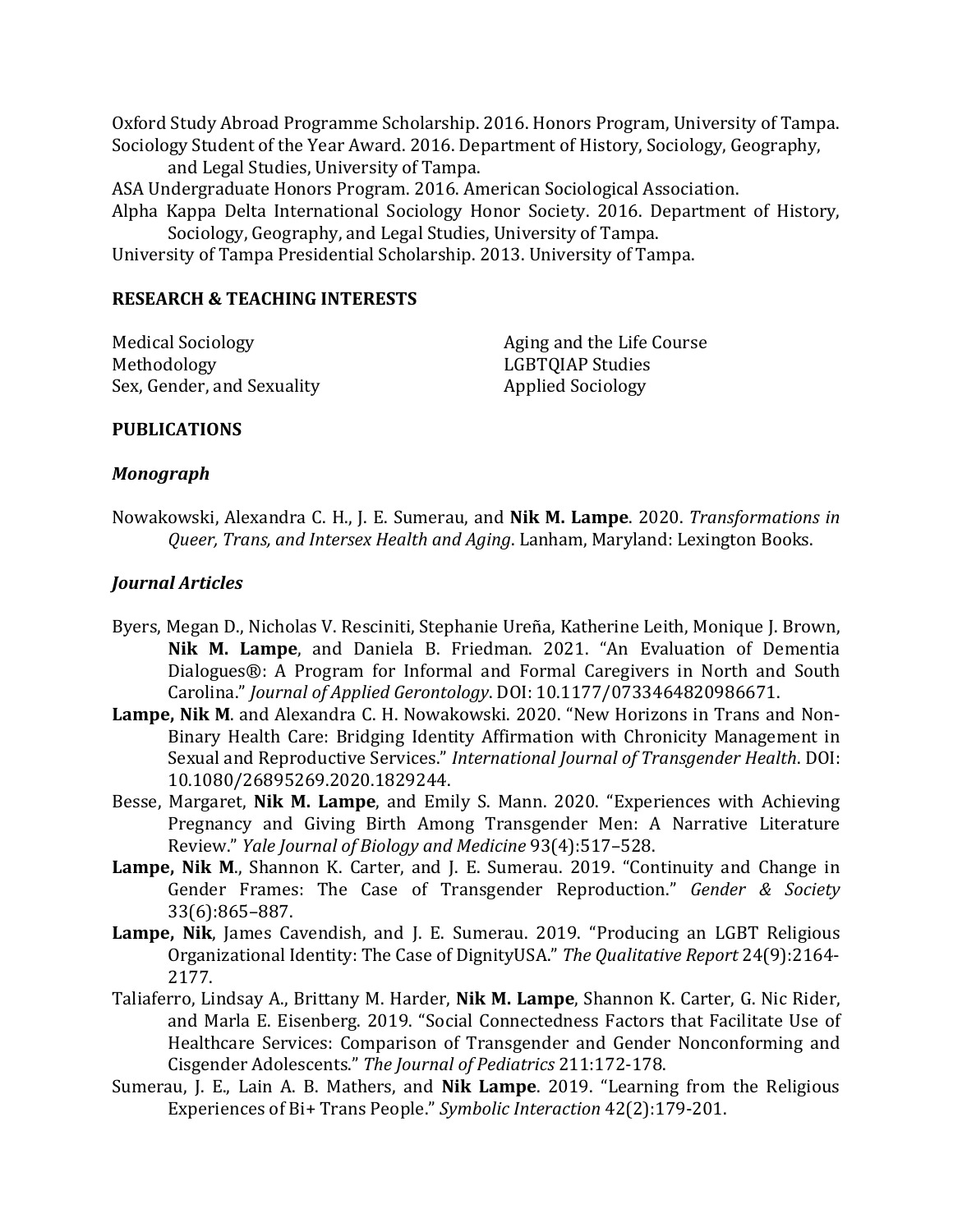### *Book Chapters*

- Stallings, William C., **Nik M. Lampe**, and Emily S. Mann. Forthcoming. "Maintaining Cisnormative Accountability: Medical Providers' Negotiation of Transgender Healthcare." In *Advances in Gender Research (Vol. 32): Advances in Trans Studies*, edited by Austin H. Johnson, Baker A. Rogers, and Tiffany Taylor. Somerville, MA: Emerald Publishing Limited.
- **Lampe, Nik**. 2019. "You Cared Before You Knew: Navigating Bi+ Familial Relationships." Pp. 35-46 in *Expanding the Rainbow: Exploring the Relationships of Bi+, Polyamorous, Kinky, Ace, Intersex, and Trans People*, edited by Brandy L. Simula, J. E. Sumerau, and Andrea Miller. Boston, MA: Brill/Sense.

### *Book Review*

**Lampe, Nik M**. 2020. "Book Review: Trans Men in the South: Becoming Men, by Baker A. Rogers." *Men and Masculinities*. DOI: 10.1177/1097184X20959395.

### *Encyclopedia Entries*

- **Lampe, Nik M**. and Carla A. Pfeffer. Forthcoming. "Partners of Trans People." In *SAGE Encyclopedia of Trans Studies*, edited by Abbie E. Goldberg and Genny Beemyn. Thousand Oaks, CA: SAGE Publications.
- **Lampe, Nik M**. and Carla A. Pfeffer. Forthcoming. "Relationships with Romantic/Sexual Partners." In *SAGE Encyclopedia of Trans Studies*, edited by Abbie E. Goldberg and Genny Beemyn. Thousand Oaks, CA: SAGE Publications.
- **Lampe, Nik M**. and Carla A. Pfeffer. Forthcoming. "Sexualities/Sexual Identities." In *SAGE Encyclopedia of Trans Studies*, edited by Abbie E. Goldberg and Genny Beemyn. Thousand Oaks, CA: SAGE Publications.

### *Arts Based Research*

**Lampe, Nik**. 2020. "Intersex." *HEAL: Humanism Evolving Through Arts and Literature* 11:60.

### *Other Research Publications*

- **Lampe, Nik**. Forthcoming. "Trans Families of Choice." Essay in *Trans Bodies, Trans Selves (2nd edition)*, edited by Laura Erickson-Schroth. New York, NY: Oxford University Press.
- **Lampe, Nik**, Lin Huff-Corzine, and Jay Corzine. 2018. "The Pulse Scrolls." Pp. 156-160 in *Homicide on the Rise: The Resurgence of Homicide in Urban America?*, edited by Wendy Regoeczi and John Jarvis. Proceedings of the Homicide Research Working Group 2018 Annual Meeting. Clearwater, FL: Cleveland State University and FBI.

### **WORKS UNDER REVIEW**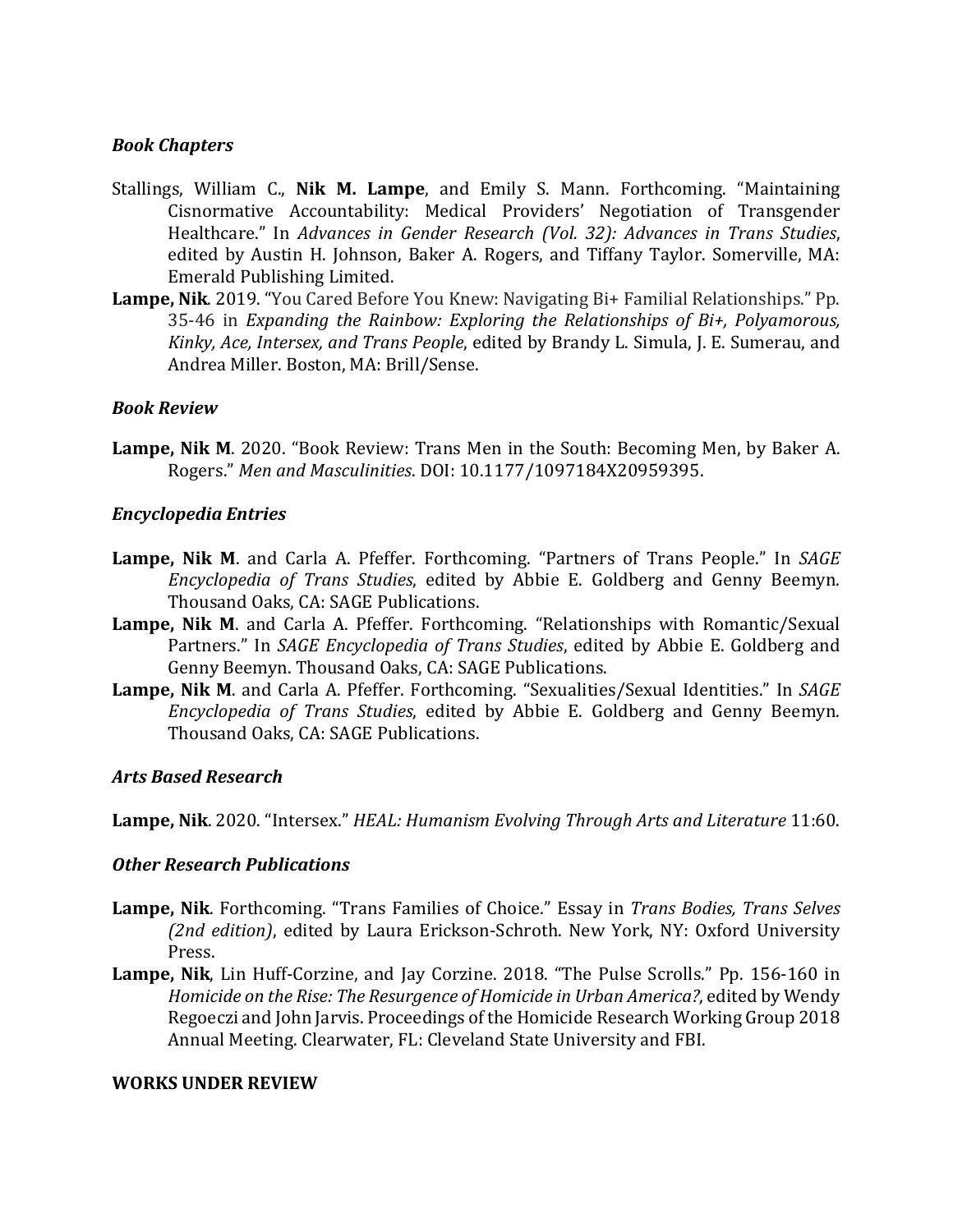### *Book Review*

**Lampe, Nik M**. "Camming: Money, Power, and Pleasure in the Sex Work Industry, by Angela Jones." *Teaching Sociology.*

### **WORKS IN PROGRESS**

#### *Manuscripts*

**Lampe, Nik M**. "Title Redacted."

- **Lampe, Nik M**., Nidhi Desai, Tomeka Norton-Brown, Alexandra C. H. Nowakowski, and Robert L. Glueckauf. "Title Redacted."
- **Lampe, Nik M**., Peiyin Hung, and Shan Qiao. "Title Redacted."

### *Book Chapter*

**Lampe, Nik M**. Invited. "Life Course Eating Disorder Recovery on the Margins." In *Aging Invisibly: Championing Diversity in Scholarship on Growing Older with Chronic Illness*, edited by Alexandra C. H. Nowakowski and J. E. Sumerau. Boston, MA: Brill/Sense.

### **GRANTS Funded (total to date = \$39,704)**

### *External Grant*

Emma Deboncoeur Healthcare Provider Fund. 2018. Awarded by Trans Lifeline and Trans Assistance Project. "Understanding Transgender Healthcare Experience." PI: \$500

### *Internal Grants*

- Support to Promote Advancement of Research and Creativity (SPARC) Graduate Research Grant Program. 2021. Office of the Vice President for Research, University of South Carolina. "Healthy Aging Beyond Sex and Gender Binaries." Funding period: May 1, 2021 - July 31, 2022. PI: \$5,000
- Harriott Hampton Faucette Award. 2020. Women's and Gender Studies Program, University of South Carolina. \$500
- CHQ Junior Scholar Program. 2020-2021. South Carolina SmartState Center for Healthcare Quality, Arnold School of Public Health, University of South Carolina. \$3,000
- GTA Teaching Resource Development Grant. 2020. Center for Teaching Excellence, University of South Carolina. PI: \$400
- George M. Reeves Fellowship. 2020. Graduate School, University of South Carolina. \$750
- Emily Thompson Graduate Student Paper Award. 2019. Women's and Gender Studies Program, University of South Carolina. \$250
- Internal Research Award. 2018. Department of Population Health Sciences, University of Central Florida College of Medicine. "Understanding the Healthcare Experiences of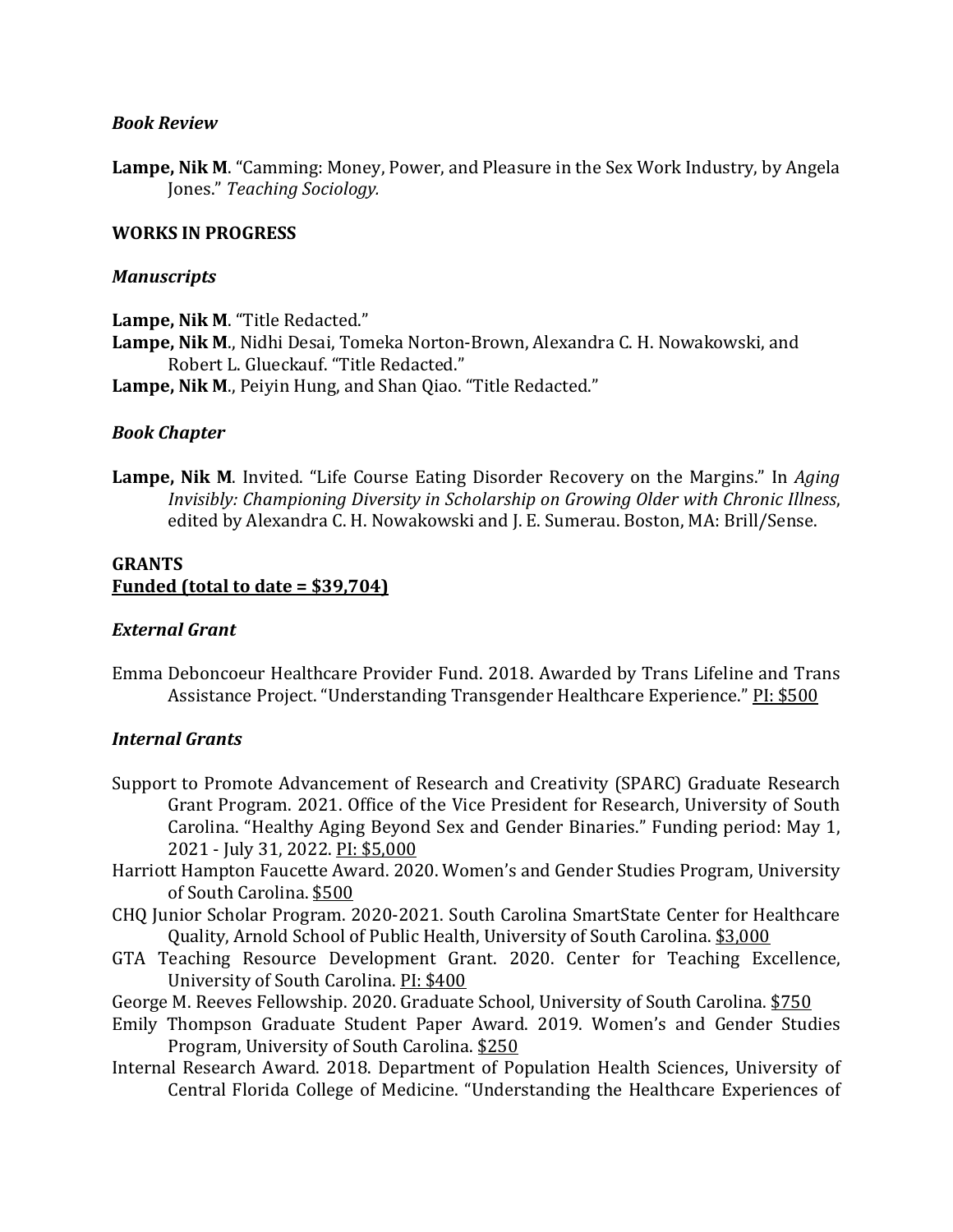Transgender and Gender Non-Conforming Young Adults." (Principal Investigator: L.A. Taliaferro). Funding period: July 1, 2018 - June 30, 2019. Co-I: \$22,854

- In-House Grant. 2018. Department of Sociology, University of Central Florida. "Understanding the Healthcare Experiences of Transgender Young Adults." PI: \$500
- Outstanding Graduate Student Paper Award. 2018. Department of Sociology, University of Central Florida. \$250

# *Travel Grants*

- CHQ Junior Scholar Program Travel Award. 2020-2021. Arnold School of Public Health, University of South Carolina. \$1,500
- TPC Travel Award. 2020. Trans Pregnancy: Fertility, Reproduction and Body Autonomy International Research Conference. \$1,000

SSSI Travel Award. 2019. Society for the Study of Symbolic Interaction. \$300

ASA Student Forum Travel Awards. 2016, 2019. American Sociological Association. \$500 Graduate Presentation Fellowships. 2018, 2019. UCF College of Graduate Studies. \$1,000 Graduate Student Travel Awards. 2018, 2019. UCF Department of Sociology. \$900

Undergraduate Research Travel Award. 2016. College of Social Sciences, Mathematics, and Education, University of Tampa. \$500

# *Grants Reviewed, Not Funded*

- Health Policy Research Scholars Program. 2020-2024. Robert Wood Johnson Foundation. PI: \$120,000
- Ford Foundation Predoctoral Fellowship Program. 2020-2023. The National Academies of Sciences, Engineering, and Medicine. PI: \$81,000
- National Institutes of Health R21 Exploratory/Developmental Grant (PA-18-728). 2019. "Understanding Racial and Ethnic Minority Trans and Gender Non-Conforming Young People's Experiences in Healthcare: A Mixed-Methods Study." (Principal Investigators: L. A. Taliaferro and S. K. Carter). RA: \$275, 000

## *Grant Under Review*

National Institutes of Health R01 Research Project Grant (RFA-AG-20-006). Submitted in October 2019. "Interpersonal Processes in Alzheimer's Disease and Related Dementias Clinical Interactions and Care Partnerships." (Principal Investigator: A. C. H. Nowakowski). RA: \$585,469

## **PRESENTATIONS**

- **Lampe, Nik M**., Peiyin Hung, and Shan Qiao. Extended abstract submitted for presentation. "Measuring Stigma in Sexual and Gender Minority Health Research: A Systematic Review." 2021 American Sociological Association Annual Meeting, Virtual.
- **Lampe, Nik M**. and Carla A. Pfeffer. Extended abstract submitted for presentation."Teaching with TikTok in Online Sociology Courses." 2021 American Sociological Association Annual Meeting, Virtual.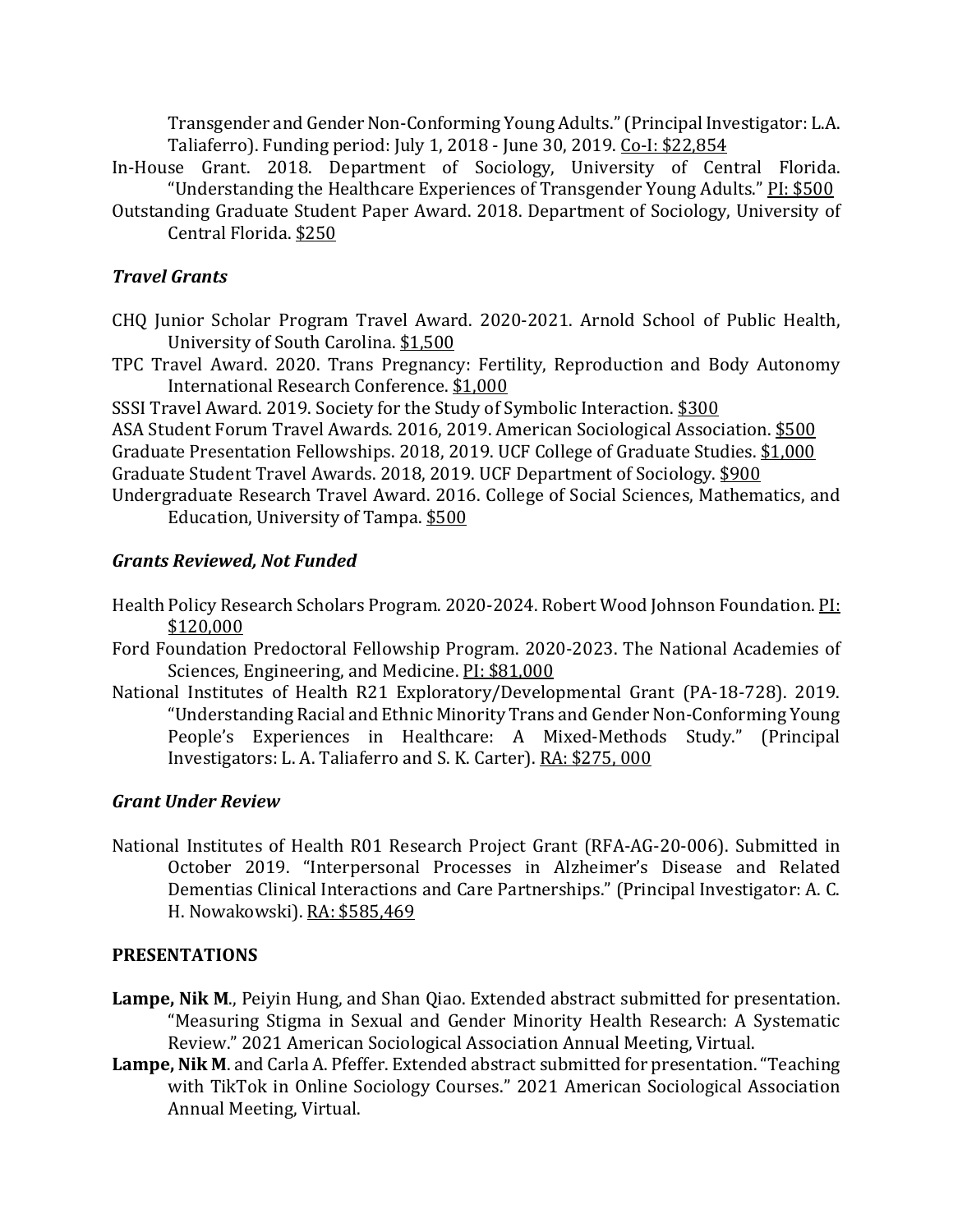- **Lampe, Nik M**. and Alexandra C. H. Nowakowski. 2021. "New Horizons in Trans and Non-Binary Health Care: Bridging Identity Affirmation with Chronicity Management in Sexual and Reproductive Services." Sociologists for Women in Society Winter Meeting, Virtual.
- Nowakowski, Alexandra C. H., **Nik M. Lampe**, Tomeka Norton-Brown, and Robert L. Glueckauf. 2021. "Key Themes in Black Dementia Caregiver Support: Linking Resources, Peer Communication, and Faith Community Outreach." The Qualitative Report Annual Conference, Virtual.
- **Lampe, Nik M**. 2020. "Understanding the Healthcare Experiences of Transgender and Non-Binary Young Adults." Mid-South Sociological Association Annual Conference, Virtual.
- Sanchez, Kyle, **Nik M. Lampe**, Alexandra C. H. Nowakowski, Shannon K. Carter, and Lindsay A. Taliaferro. 2020. "Barriers to Accessing and Engaging in Quality Healthcare at the Intersection of Transgender/Gender Non-Conforming and Racial/Ethnic Minority Identities." GLMA Annual Conference on LGBTQ Health, Virtual.
- **Lampe, Nik M**. 2020. "Health and Aging Inequalities Beyond Gender and Sex Binaries: New Directions in Medical Sociology." American Sociological Association Annual Meeting, Virtual.
- **Lampe, Nik**, James Cavendish, and J. E. Sumerau. 2020. "Producing an LGBT Religious Organizational Identity: The Case of DignityUSA." The Qualitative Report Annual Conference, Fort Lauderdale, FL.

*\*Invited Presenter (Presented by J. E. Sumerau)*

- **Lampe, Nik**, Shannon K. Carter, and J. E. Sumerau. 2020. "Continuity and Change in Gender Frames: The Case of Transgender Reproduction." Trans Pregnancy: Fertility, Reproduction and Body Autonomy International Research Conference, Leeds, UK. *\*Invited Presenter*
- **Lampe, Nik**, Shannon K. Carter, Alexandra C. H. Nowakowski, and Lindsay A. Taliaferro. 2020. "Examining the Reproductive Health Needs and Barriers to Care Among Trans and Gender Nonconforming Young Adults in Florida: A Qualitative Investigation." Trans Pregnancy: Fertility, Reproduction and Body Autonomy International Research Conference, Leeds, UK.
- Sanchez, Kyle, **Nik M. Lampe**, Alexandra C. H. Nowakowski, Shannon K. Carter, and Lindsay A. Taliaferro. 2019. "Barriers to Quality Healthcare Among Transgender and Gender Non-Conforming Young Adults." GLMA Annual Conference on LGBTQ Health, New Orleans, LA.
- **Lampe, Nik**, Shannon K. Carter, and Lindsay A. Taliaferro. 2019. "'Because it's not like I have a choice': The Price of Accountability in Transgender Healthcare." American Sociological Association Annual Meeting, New York, NY.
- **Lampe, Nik**, Shannon K. Carter, and Lindsay A. Taliaferro. 2019. "Accountability Structures in Transgender Healthcare Experience." Society for the Study of Symbolic Interaction Annual Meeting, New York, NY.
- **Lampe, Nik**, Shannon K. Carter, Joanna Z. Mishtal, and Lindsay A. Taliaferro. 2019. "Understanding the Gender Dynamics of Transgender Healthcare Experience." Southern Sociological Society Annual Meeting, Atlanta, GA.
- **Lampe, Nik**, James Cavendish, and J. E. Sumerau. 2019. "Producing an LGBT Religious Organizational Identity: The Case of Dignity." Southern Sociological Society Annual Meeting, Atlanta, GA.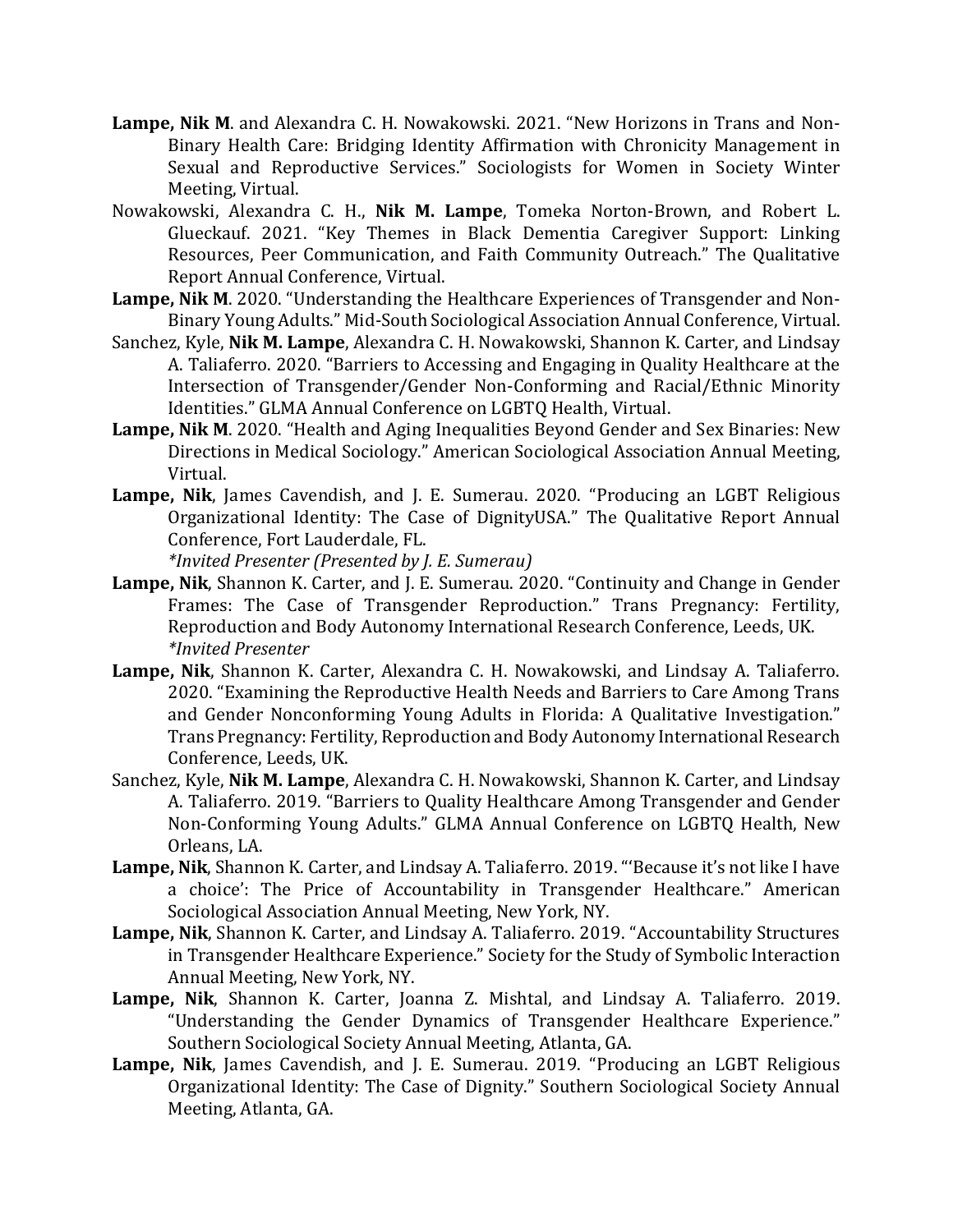- **Lampe, Nik**, Shannon K. Carter, and J. E. Sumerau. 2018. "Exploring Representations of Trans Pregnancy in the U.S." Southwestern Social Science Association Annual Meeting, Orlando, FL.
- Sumerau, J. E. and **Nik Lampe**. 2018. "Understanding Gun Violence via Applied Sociology." Association for Applied and Clinical Sociology Annual Meeting, Norfolk, VA.
- **Lampe, Nik**, Shannon K. Carter, Lindsay A. Taliaferro, G. Nicole Rider, and Marla E. Eisenberg. 2018. "Correlates of Health Care Utilization Among Transgender and Gender Non-Conforming Youth." American Sociological Association Annual Meeting, Philadelphia, PA.
- Sumerau, J. E., Lain A. B. Mathers, Alexandra C. H. Nowakowski, and **Nik Lampe**. 2018. "Birds of a Feather: Similarities in Atheist and Theist Beliefs." Association for the Sociology of Religion Annual Meeting, Philadelphia, PA.
- **Lampe, Nik**, Lin Huff-Corzine, and Jay Corzine. 2018. "The Pulse Scrolls." Homicide Research Working Group Annual Meeting, Clearwater, FL.
- Sumerau, J. E., Lain A. B. Mathers, Ryan Cragun, and **Nik Lampe**. 2018. "Learning from the Religious Experiences of Bi+ Trans People." Southern Sociological Society Annual Meeting, New Orleans, LA.
- **Lampe, Nik**. 2018. "'That's not the trans story we're told': Representations of Trans Pregnancy in the Media." Southern Sociological Society Annual Meeting, New Orleans, LA.

## **POSTERS**

- **Lampe, Nik M**. and Alexandra C. H. Nowakowski. 2021. "New Horizons in Trans and Non-Binary Health Care: Bridging Identity Affirmation with Chronicity Management in Sexual and Reproductive Services." Florida State University College of Medicine Research Fair, Virtual.
- Smith, Benjamin J., Alexandra C. H. Nowakowski, **Nik M. Lampe**, and Lisa Granville. 2021. "Age-Friendly Health Care in Action Across the Life Span: Identifying Geriatrics Content in PA Student Clinical Encounters." Florida State University College of Medicine Research Fair, Virtual.
- Besse, Margaret, **Nik M. Lampe**, and Emily S. Mann. 2020. "Experiences with Achieving Pregnancy and Giving Birth Among Transgender Men: A Systematic Review." Sociologists for Women in Society Summer Meeting, Virtual.
- Sanchez, Kyle, **Nik M. Lampe**, Alexandra C. H. Nowakowski, Shannon K. Carter, and Lindsay A. Taliaferro. 2020. "Barriers to Care at the Intersection of Transgender/Gender Non-Conforming and Racial/Ethnic Minority Identities." LGBT Health Workforce Conference, Virtual.
- Sanchez, Kyle, **Nik M. Lampe**, Alexandra C. H. Nowakowski, Shannon K. Carter, and Lindsay A. Taliaferro. 2020. "Understanding Intersections Between Racial Bias and Transphobia in Health Care." LGBT Health Workforce Conference, Virtual.
- Nowakowski, Alexandra C. H., **Nik M. Lampe**, Shannon K. Carter, and Lindsay A. Taliaferro. 2019. "Lessons Learned from Health Care Experiences of Trans and Gender Nonconforming Young Adults in Florida." United States Professional Association for Transgender Health Meeting, Washington, DC.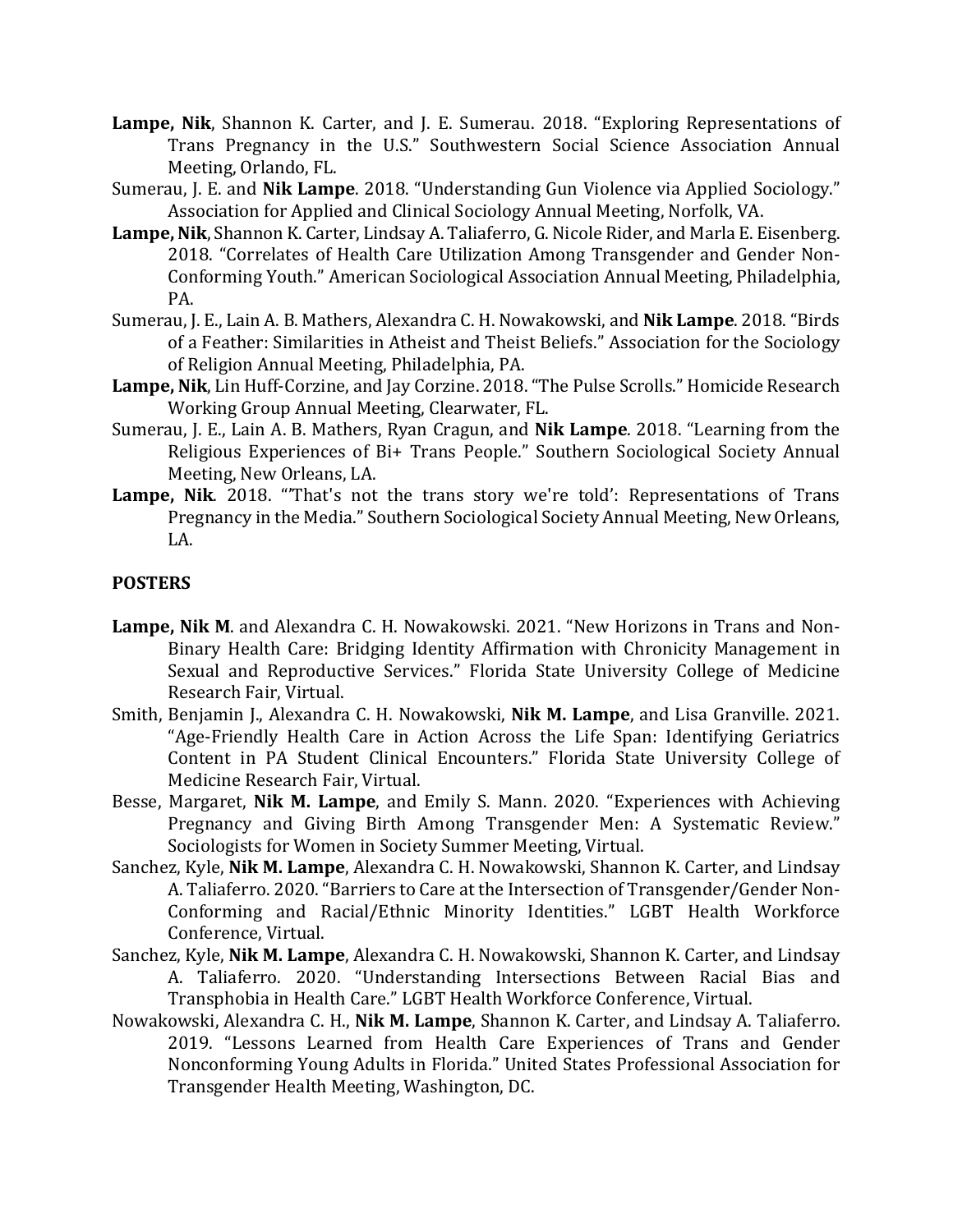### **RESEARCH EXPERIENCE**

### *Graduate Research Assistantships*

### *University of South Carolina (2020–2020)*

Department of Sociology. Qualitative research assistant for Dr. Carla A. Pfeffer with the Trans Pregnancy Project, grant titled "Pregnant Men: An International Exploration of Trans Male Experiences and Practices of Reproduction" (Principal Investigator: S. Hines). Funded by the U.K. Economic and Social Research Council. Funding period: June 1, 2020 – August 15, 2020.

### *Florida State University College of Medicine (2019–Present)*

- Department of Geriatrics. Mixed-methods research assistant for Dr. Xan Nowakowski with the evaluation of the North and Central Florida Geriatrics Workforce Enhancement Partnership (Principal Investigators: P. R. Katz and L. J. Granville). Funded by U.S. Health Resources and Services Administration. Funding period: July 1, 2019 – June 30, 2024.
- Department of Geriatrics. Mixed-methods research assistant for Dr. Xan Nowakowski with the evaluation of the North and Central Florida Geriatrics Workforce Enhancement Partnership (Principal Investigators: K. Hyer and P. R. Katz). Funded by U.S. Health Resources and Services Administration. Funding period: January 11, 2019 – June 30, 2019.

### *University of Central Florida College of Medicine (2018–2019)*

Department of Population Health Sciences. Qualitative research assistant for Dr. Lindsay Taliaferro with the grant "Understanding the Healthcare Experiences of Transgender and Gender Non-Conforming Young Adults" (Principal Investigator: L. A. Taliaferro). Recruited and interviewed 60 participants in Florida and coded 35 interviews using NVivo 11 Plus. Funded by UCF College of Medicine. Funding period: August 20, 2018 – August 2, 2019.

### **TEACHING EXPERIENCE**

### *Instructional Assistantships*

*University of South Carolina Department of Sociology / Women's and Gender Studies Program (2020-Present)*

Sex and Gender Sociology of Aging

## *Teaching Assistantships*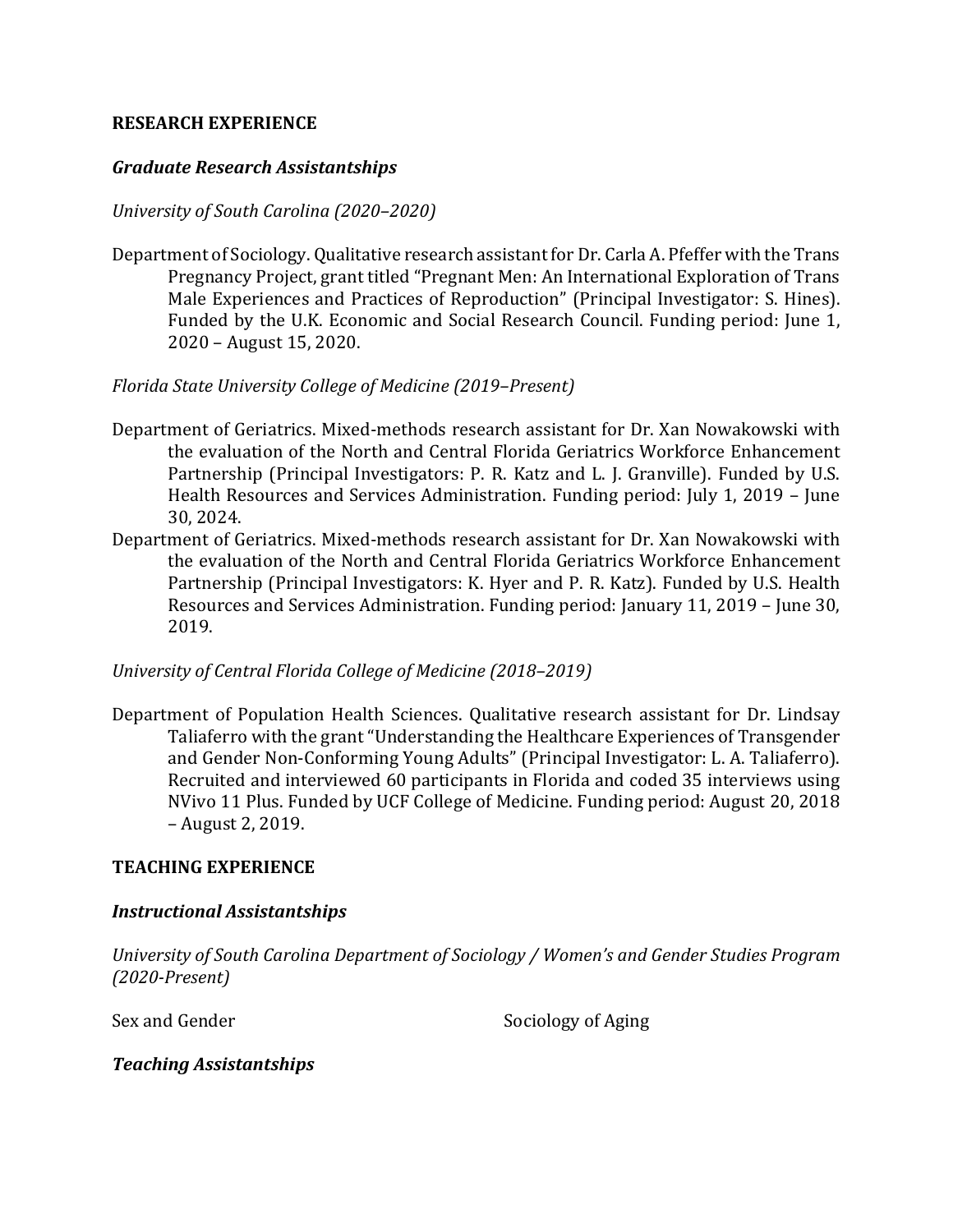*University of South Carolina Department of Sociology / Women's and Gender Studies Program (2019–2020)*

Feminist Theory Maternal and Child Health Race and Ethnic Relations

Sex and Gender Sociology of Medicine and Health

*University of Central Florida Department of Sociology (2017–2019)*

| Criminology               |
|---------------------------|
| <b>Family Trends</b>      |
| Introduction to Sociology |
| Men and Masculinities     |
|                           |

Patterns of Aging in Society Sex and Reproduction Social Inequality & Power Social Theory

#### **PROFESSIONAL MEMBERSHIPS**

American Geriatrics Society

American Sociological Association

*Section Memberships*: Aging and the Life Course, Disability in Society, Medical Sociology, Sociological Practice and Public Sociology, Sociology of Body and Embodiment, Sociology of Sex and Gender, Teaching and Learning in Sociology Sex & Gender Student Representative (2020-2022) Sex & Gender Student Concerns Committee Co-Chair (2020-2022) Sex & Gender Publications Committee Member (2018-2021) Lesbian, Gay, Bisexual, Transgender, and Queer Caucus Florida Geriatrics Society Society for the Study of Symbolic Interaction Sociologists for Trans Justice Sociologists for Women in Society Sociologists for Women in Society – South SWS Student Delegate (2020-2021) Southern Sociological Society

### **PROFESSIONAL SERVICE**

- Invited panelist for the session "Teaching Strategies for Dispelling Myths and Misconceptions About Trans, Nonbinary, and Intersex Populations." 2021 Mid-South Sociological Association Annual Conference, Charlotte, NC.
- Organizer for the regular session "Health Care and Care Delivery," 2021 American Sociological Association Annual Meeting, Virtual.
- Organizer for the panel sessions "Navigating Cisnormativity in the Academy as a Trans Scholar," "Interviewing Minority Populations," "Reproductive Experiences on the Margins," and "Amplifying Marginalized Voices in Sociology." 2021 Southern Sociological Society Annual Meeting, Virtual.

Student Representative for ASA's Sociology of Sex and Gender Section (2020–2022).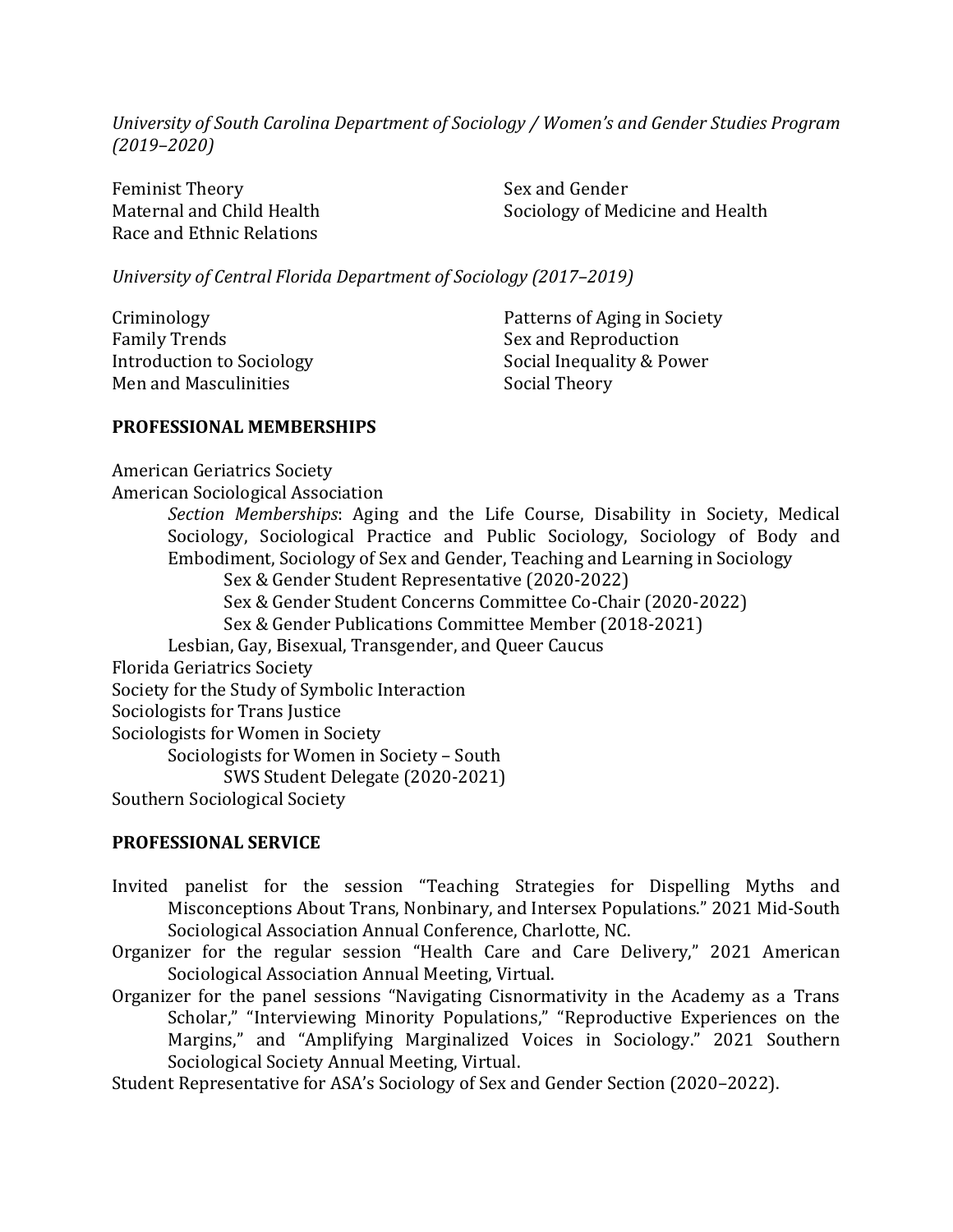Student Concerns Committee Co-Chair for ASA's Sociology of Sex and Gender Section (2020– 2022).

SWS Student Delegate for Sociologists for Women in Society - South (2020–2021).

Invited panelist for the session "Gender and Sexuality in the South." 2020 Southern Sociological Society Annual Meeting, Jacksonville, FL. *\*Conference cancelled.*

Invited panelist for the session "Trans and Binary Health Across the Life Course." 2019 Mid-South Sociological Association Annual Conference, Jackson, MS.

- Invited panelist for the special session "Religion and Contested Understandings of Gender and Sexuality." 2019 American Sociological Association Annual Meeting (Cosponsored with the Association for the Sociology of Religion), New York, NY.
- Organizer and presider for the paper session "Sexuality, Gender, and Sex Minorities Health and Healthcare." 2019 Southern Sociological Society Annual Meeting, Atlanta, GA.

Publications Committee Member for ASA's Sociology of Sex and Gender Section (2018-2021) Presider for the paper session "Representations and Embodied Experiences of Trans, Queer,

and Non-Binary Reproduction." 2018 Southern Sociological Society Annual Meeting, New Orleans, LA.

# **JOURNAL PEER REVIEW**

*Advances in Life Course Research Gender & Society Journal of American College Health* *Sex Roles Social Problems Sociology Compass*

## **UNIVERSITY SERVICE**

*University of South Carolina (2019–Present)*

Colloquium Committee Representative, Department of Sociology (2020-Present) Core Student Member, Office for the Study of Aging (2020–Present) Junior Scholar, South Carolina SmartState Center for Healthcare Quality (2020–Present) Graduate Student Affiliate, Carolina Consortium on Health, Inequalities, and Populations Member, Sociology Graduate Student Association

## **STUDENT SUPERVISION**

## *Undergraduate Honors Thesis Advising*

William Stallings, 2020, BS in Biochemistry and Pre-Medicine, University of South Carolina. Attending Medical University of South Carolina College of Medicine, MD Program. "Healthcare Delivery to Sexual and Gender Minorities in South Carolina." (Second Reader)

Margaret Besse, 2019, BS in Biology and Pre-Medicine, University of South Carolina. Attending University of Maryland School of Medicine, MD Program. "Experiences with Achieving Pregnancy and Childbirth Among Transgender Men: A Systematic Review." (Second Reader)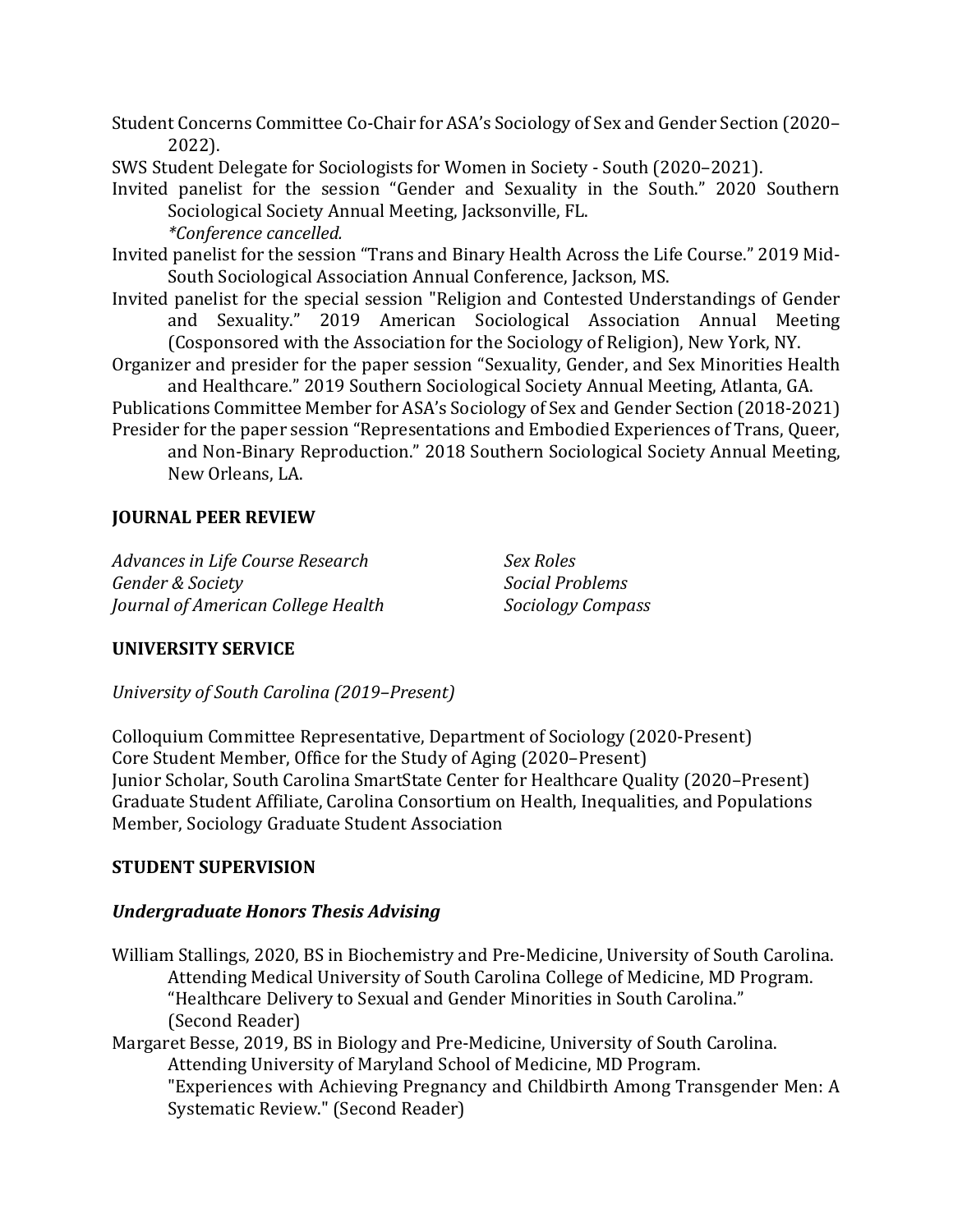# **COMMUNITY SERVICE**

Core Student Member, ACTS 2 Project: African-American Alzheimer's Caregiver Training and Support (2019-Present) Member, interACT: Advocates for Intersex Youth (2019-Present) Volunteer, Harriet Hancock LGBT Center (2019-Present) LGBTQ Youth Liaison, Orlando Girls Rock Camp (2018-2019)

# **PUBLIC & APPLIED EXPERIENCE**

# *Public Service*

- Organizer and moderator of the UCF Gender Affirming Healthcare Forum, an event that aims to educate providers and students about gender affirmation in health care settings, Orlando, Florida (2019).
- Applied sociology intern for Frameworks of Tampa Bay, Inc., a non-profit organization that serves children within the Tampa Bay public school system by providing social and emotional learning education and support services, Tampa, Florida (2014-2015).

# *Public Lectures, Panels, and Workshops*

- "Sex and Gender Affirmation: Best Practices for Health Care and Everything Else Too!," a co-presenter with Dr. Xan Nowakowski for a workshop on working inclusively with sex and gender diverse patients at the Florida State University Social Change Symposium (Spring 2021).
- "Transgender people and reproductive health," an invited guest speaker for a course in Maternal and Child Health taught by Dr. Emily Mann, University of South Carolina (Fall 2020).
- "Understanding the transgender civil rights movement," an invited guest speaker for a course in Sexual Diversities taught by Dr. Ed Madden, University of South Carolina (Fall 2020).
- "LGBT Experiences," an invited guest speaker for a workshop at Orlando Girls Rock Camp in Orlando, FL (Summer 2019).
- "Transgender populations," an invited guest speaker for a course in Sex and Gender in Society taught by Prof. Chelsea Belanger, University of Central Florida (Spring 2019).
- "Trans\* experience, health care, and customer service," an invited panelist for Florida Department of Health – Orange County and Florida Department of Health LGBTQ+ Health Equity Workgroup Annual All-Staff Meeting in Orlando, FL (Spring 2019).
- "Understanding bi+ relationships," an invited guest speaker for a course in Sociology of Sexualities taught by Dr. J. E. Sumerau, University of Tampa (Fall 2018).
- "Interviewing transgender populations," an invited guest speaker for a graduate course in Qualitative Research Methods taught by Dr. Elizabeth Grauerholz, University of Central Florida (Fall 2018).
- "Let's talk about consent," an invited guest speaker for a workshop at Orlando Girls Rock Camp in Apopka, FL (Summer 2018).